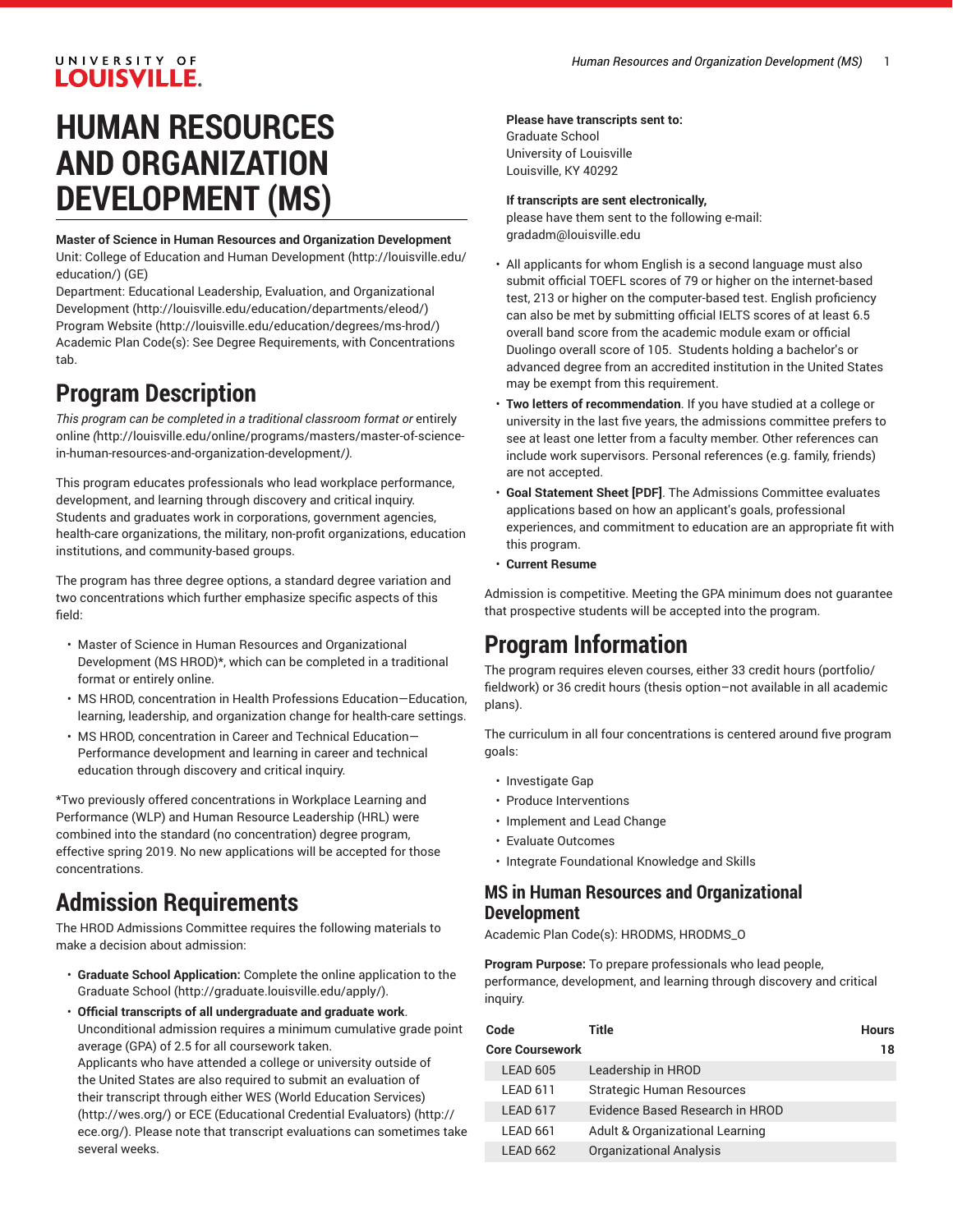#### *Human Resources and Organization Development (MS)* 2

# UNIVERSITY OF **LOUISVILLE.**

|                                            | LEAD 616            | <b>HROD Integrative Capstone</b>         |    |
|--------------------------------------------|---------------------|------------------------------------------|----|
| <b>Electives</b>                           |                     |                                          | 15 |
| Choose 15 credit hours from the following: |                     |                                          |    |
|                                            | LEAD 578            | <b>Workplace and Information Ethics</b>  |    |
|                                            | LEAD 614            | Program and Organization Evaluation      |    |
|                                            | LEAD 612            | <b>Talent Acquisition and Management</b> |    |
|                                            | LEAD 624            | Global Human Resources Development       |    |
|                                            | LEAD <sub>631</sub> | Performance Management and Rewards       |    |
|                                            | LEAD 660            | Diversity and Inclusion                  |    |
|                                            | <b>LEAD 663</b>     | <b>Methods of Facilitation</b>           |    |
|                                            | LEAD 664            | Organizational Change and Consulting     |    |
|                                            | LEAD 671            | Performance Improvement                  |    |
|                                            | LEAD 672            | Instructional Design and Development     |    |
|                                            | LEAD 674            | <b>Advanced Leadership Theory</b>        |    |
|                                            | LEAD 696            | Independent Study: HRE or IT             |    |

#### **Minimum Total Hours 33**

**Midpoint Assessment:** Successful progress on Hallmark Assessment Rubrics, as determined by faculty advisor

**Exit Assessment:** Competency Self-Assessment/Reflection, program portfolio, and integration of research, theory, and practice or thesis

#### **Degree Assessment:**

- A minimum of 33 credit hours with an overall GPA of 3.0; no more than two grades of C (six [6] credit hours)
- Satisfactory completion of program portfolio

## **MS in HROD, concentration in Health Professions Education**

Academic Plan Code(s): HRODMS\_HPE

**Program Purpose:** To prepare professionals who lead performance, development, and learning in the health professions through discovery and critical inquiry. Students may also apply for the health professions education certificate after completion of the twelve (12) credit hour concentration in health professions education.

| Code                                     | Title                                                                    | <b>Hours</b> |  |
|------------------------------------------|--------------------------------------------------------------------------|--------------|--|
| Core Coursework <sup>1</sup>             |                                                                          | 18-21        |  |
| LEAD 617                                 | Evidence Based Research in HROD                                          |              |  |
| LEAD 605                                 | Leadership in HROD                                                       |              |  |
| LEAD 614                                 | Program and Organization Evaluation                                      |              |  |
| LEAD 661                                 | Adult & Organizational Learning                                          |              |  |
| <b>LEAD 662</b>                          | Organizational Analysis                                                  |              |  |
| <b>LEAD 616</b>                          | HROD Integrative Capstone <sup>1</sup>                                   |              |  |
| or LEAD 699 Thesis or Professional Paper |                                                                          |              |  |
| <b>Concentration Core</b>                |                                                                          |              |  |
| LEAD 665                                 | Foundations of Health Professions Education <sup>2</sup>                 | 3            |  |
| <b>LEAD 675</b>                          | Teaching and Learning in Health Professions<br>Education <sup>2</sup>    | 3            |  |
| <b>LEAD 676</b>                          | Instructional Strategies in Health Professions<br>Education <sup>2</sup> | 3            |  |
| <b>LEAD 685</b>                          | Evidence-based Practice in HPF <sup>2</sup>                              | 3            |  |
| <b>Elective</b>                          |                                                                          | 3            |  |

| Choose one 3 credit hour course: |  |  |  |  |
|----------------------------------|--|--|--|--|
|----------------------------------|--|--|--|--|

| <b>Minimum Total Hours</b> |                                          | 45-48 |
|----------------------------|------------------------------------------|-------|
| LEAD 612                   | <b>Talent Acquisition and Management</b> |       |
| LEAD 664                   | Organizational Change and Consulting     |       |
|                            |                                          |       |

Students are required to take 33 credit hours minimum. In the case that a concentration course does not meet enrollment requirements, students will work with their advisor to find a suitable alternative.

- 1 Total core hours vary based on thesis/non-thesis options. Thesis option students complete six (6) credit hours of LEAD 699; non-thesis students complete three (3) credit hours of LEAD 616.
- <sup>2</sup> Must enroll in <sup>a</sup> section taught at the Health Sciences Center (HSC) campus.

**Midpoint Assessment:** Successful progress on Hallmark Assessment Rubrics, as determined by faculty advisor

**Exit Assessment:** Competency Self-Assessment/Reflection, program portfolio and integration of research, theory, and practice or thesis

#### **Degree Assessment:**

- A minimum of 33 credit hours with an overall GPA of 3.0; no more than two grades of C (six [6] credit hours)
- Satisfactory completion of program portfolio

## **MS in HROD, concentration in Career and Technical Education**

Academic Plan Code(s): HRODMS\_CTE

**Program Purpose:** To prepare professionals who lead performance, development, and learning in career and technical education through discovery and critical inquiry.

| Code                                                         | <b>Title</b>                                                                                             | <b>Hours</b> |  |
|--------------------------------------------------------------|----------------------------------------------------------------------------------------------------------|--------------|--|
| Core Coursework <sup>1</sup>                                 |                                                                                                          | $18-21$      |  |
| LEAD 617                                                     | Evidence Based Research in HROD                                                                          |              |  |
| <b>LEAD 605</b>                                              | Leadership in HROD                                                                                       |              |  |
| LEAD 614                                                     | Program and Organization Evaluation                                                                      |              |  |
| LEAD 661                                                     | <b>Adult &amp; Organizational Learning</b>                                                               |              |  |
| <b>LEAD 662</b>                                              | <b>Organizational Analysis</b>                                                                           |              |  |
| <b>IFAD 616</b>                                              | HROD Integrative Capstone <sup>1</sup>                                                                   |              |  |
|                                                              | or LEAD 699 Thesis or Professional Paper                                                                 |              |  |
| <b>Concentration Core</b><br>$12 - 15$                       |                                                                                                          |              |  |
| <b>LEAD 510</b>                                              | <b>Teaching Career and Technical Education (New</b><br>Teacher Institute/NTI students only) <sup>2</sup> | 3            |  |
| <b>LEAD 663</b>                                              | <b>Methods of Facilitation</b>                                                                           |              |  |
| <b>LEAD 672</b>                                              | Instructional Design and Development                                                                     |              |  |
| LEAD 641                                                     | Graduate Seminar: Leadership, Foundations and<br><b>Human Resource Education</b>                         |              |  |
| <b>FCPY 507</b>                                              | Learning Theory and Human Growth and<br>Development                                                      |              |  |
| or ECPY 607 Learning Theory and Human Growth and Development |                                                                                                          |              |  |
|                                                              | or EDSP 540 Introduction to Exceptional Children                                                         |              |  |
|                                                              | or EDSP 545 Exceptional Children in the Regular Classroom                                                |              |  |
| <b>Elective</b>                                              |                                                                                                          | $0 - 3$      |  |

Non-NTI students choose 3 credit hours from the following: